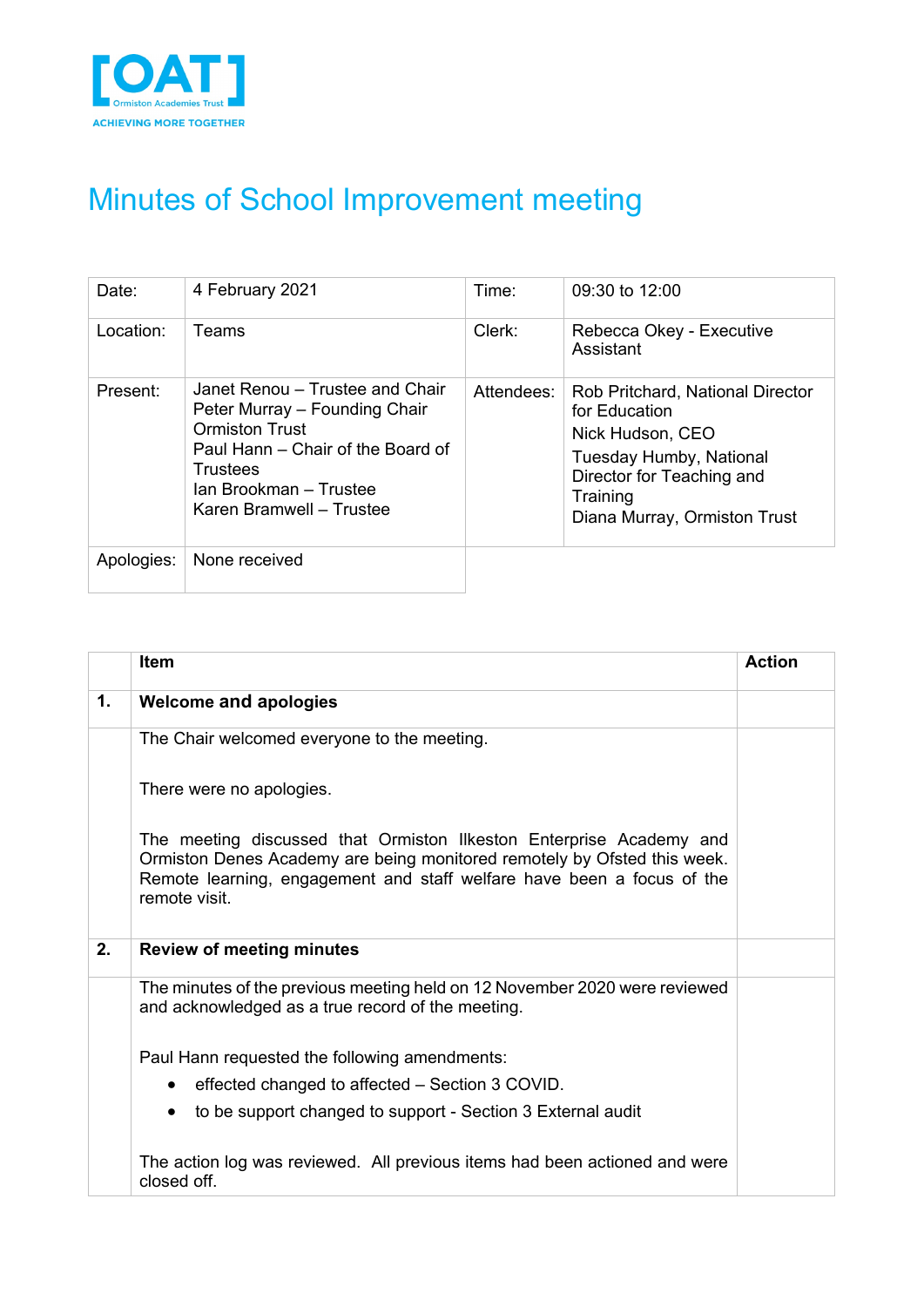

|    | Future meetings will start at 09.30. The August 2021 meeting date might be<br>revised as GCSE results day is still to be confirmed.                                                                                                                                                                                                                                                                                                                                                                                                  |  |
|----|--------------------------------------------------------------------------------------------------------------------------------------------------------------------------------------------------------------------------------------------------------------------------------------------------------------------------------------------------------------------------------------------------------------------------------------------------------------------------------------------------------------------------------------|--|
| 3. | <b>SEND Trustee</b>                                                                                                                                                                                                                                                                                                                                                                                                                                                                                                                  |  |
|    | The National Director of Education led a discussion regarding the appointment<br>of a SEND Trustee. It was agreed that Karen Bramwell will take on the position,<br>with support from Jan Renou.                                                                                                                                                                                                                                                                                                                                     |  |
| 4. | <b>GSA admissions</b>                                                                                                                                                                                                                                                                                                                                                                                                                                                                                                                |  |
|    | The National Director of Education led a discussion on admissions for George<br>Salter Academy. During lockdown GSA were unable to undertake a fair<br>banding and aptitude test for performing arts students for 21/22 admission, due<br>to health and safety concerns. The proposal for Admissions in 2022-23 is to<br>remove the banding, introduce aptitude tests for 10% of the PAN (performing<br>arts students) and to reduce the Sixth Form capacity to 200 from 300. As a<br>result, a 6-week consultation has taken place. |  |
|    | The Trustees supported the proposal.                                                                                                                                                                                                                                                                                                                                                                                                                                                                                                 |  |
| 5. | <b>OAT update</b>                                                                                                                                                                                                                                                                                                                                                                                                                                                                                                                    |  |
|    | The National Director of Education presented on CLFP and an outline plan for<br>Safeguarding.<br>• Curriculum Led Financial Planning (CLFP)                                                                                                                                                                                                                                                                                                                                                                                          |  |
|    | <b>CLFP</b> has been refined and is now approached in five stages from an initial<br>analysis to further financial analysis, refining and remodeling.<br>Minimum<br>expectations are set out regarding pupil/teacher ratios. The Regional Director<br>works with each academy with their CLFP. Savings are being used towards<br>the recruitment of additional Lead Practitioners.                                                                                                                                                   |  |
|    | The Trustees asked how the differences in funding between different<br>academies are dealt with. The Regional Finance Lead, the National Director<br>of Finance and the National Director of Education manage each case<br>individually looking at their particular context.                                                                                                                                                                                                                                                         |  |
|    | The Trustees asked how this model applies to Primary. The same issues<br>are looked at but contact ratios are different and therefore CLFP does not quite<br>work in the Primary sector. However financial planning is still monitored.                                                                                                                                                                                                                                                                                              |  |
|    | The Trustees asked how the correlation between CLFP and financial risk<br>rating is managed. Discussions take place with the Regional Director and<br>Regional Finance Manager to ensure CLFP aligns with financial risk and local<br>demographics are taken into account.                                                                                                                                                                                                                                                           |  |
|    | The Trustees asked how detailed CLFP is received by principals. The<br>National Director of Education advised that principals accept CLFP as it has<br>become an acceptable approach in the MAT arena now and going forward. It<br>is a balance between meeting curriculum planning requirements but finding<br>efficiencies which can be redeployed to fund other activities elsewhere.                                                                                                                                             |  |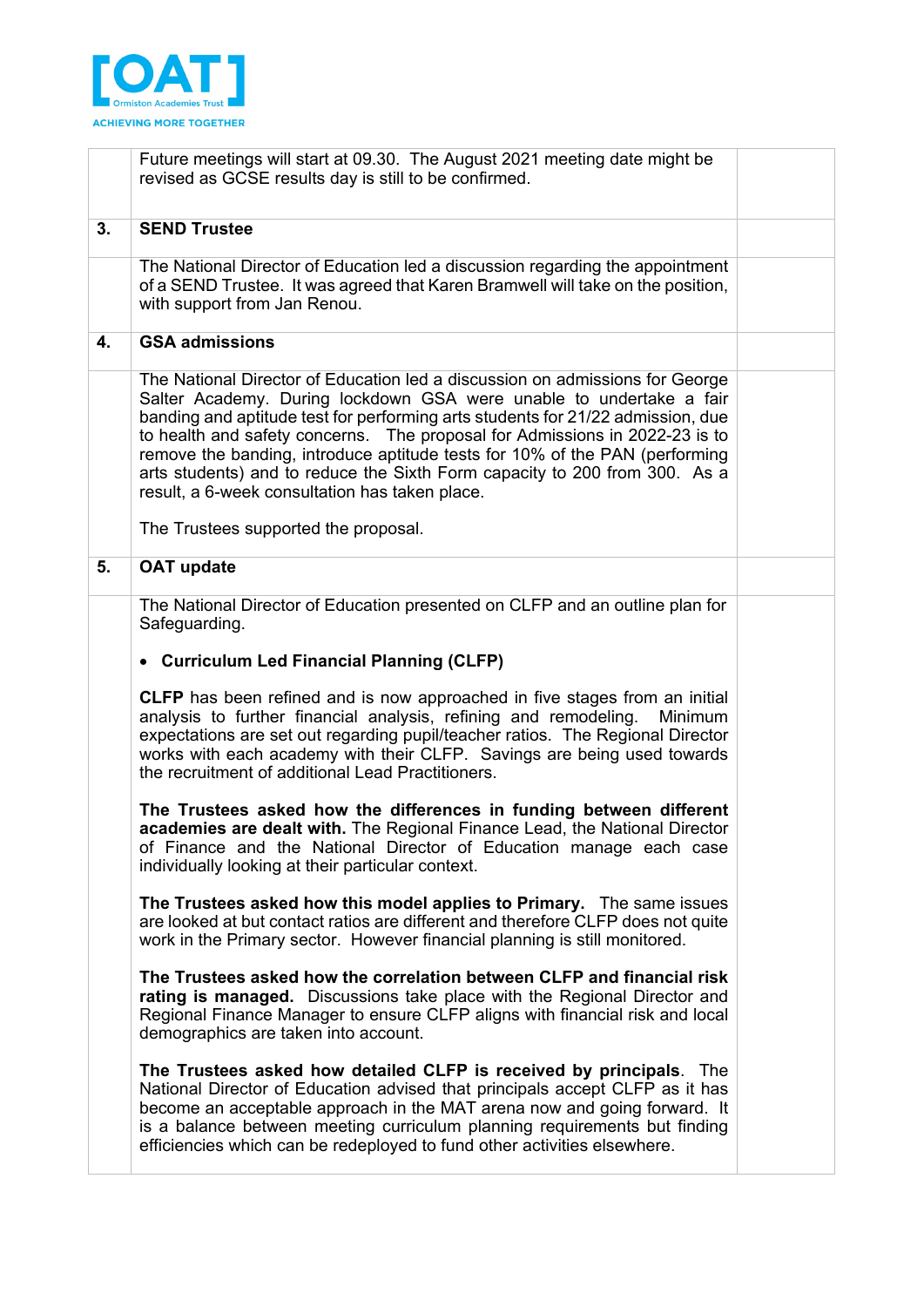

#### • **Safeguarding**

A new Safeguarding Manager started in September 2020. The Safeguarding Manager has completed ten audits and is now auditing remotely due to COVID restrictions. The progress of the resulting action plans is monitored by Regional Directors.

The Safeguarding Manager has identified that capacity is an issue, and the Exec will be considering increasing resource in that area.

CPOMs (a software solution for managing Safeguarding and pastoral information) is used across OAT to record safeguarding issues and is being reevaluated to reduce the number of categories bringing some consistency across the Trust. The Safeguarding Manager will work with Academies to standardize the recording of information. E safety is becoming increasingly important and will be the focus of further training.

**The Trustees asked about the results and compliance rating of the ten audits completed**. The Director of Education advised the results were good but there is still room for improvement in some academies, particularly in ensuring all staff training is up to date.

**The Trustees asked about the difference between a local authority audit and OAT audit**. RP advised that some LAs will accept an annual OAT audit and ask additional questions. Some LAs will audit independently on a 2/3-year cycle. There is no consistency of approach across Local Authorities and so there can be overlap.

**The Trustees asked about attendance codes during lock down.** Progress Board meetings are looking at attendance numbers. Codes are changing daily from the DfE which presents a challenge for academies.

**The Trustees asked if academies are receiving adequate support from Local Authorities.** The National Director of Education advised primarily the support comes from academy level. Social services have become more engaged during this lockdown, compared to the first lockdown. There are still variances across our schools but generally support is good.

#### **6. Alternative Provision**

The National Director of Education and CEO updated the Trustees on progress with alternative provision (see confidential minute).

## **7. COVID 19, Remote Learning, Examinations and Staffing**

The National Director of Teaching and Learning and National Director of Education updated on the following.

#### • **COVID 19 and remote learning**

5.3% of children are in OAT schools and week on week numbers are growing. 20% primary, 45% secondary.

The concept of meaningful engagement in remote learning is being debated nationally and there is currently no agreed definition. The agreed OAT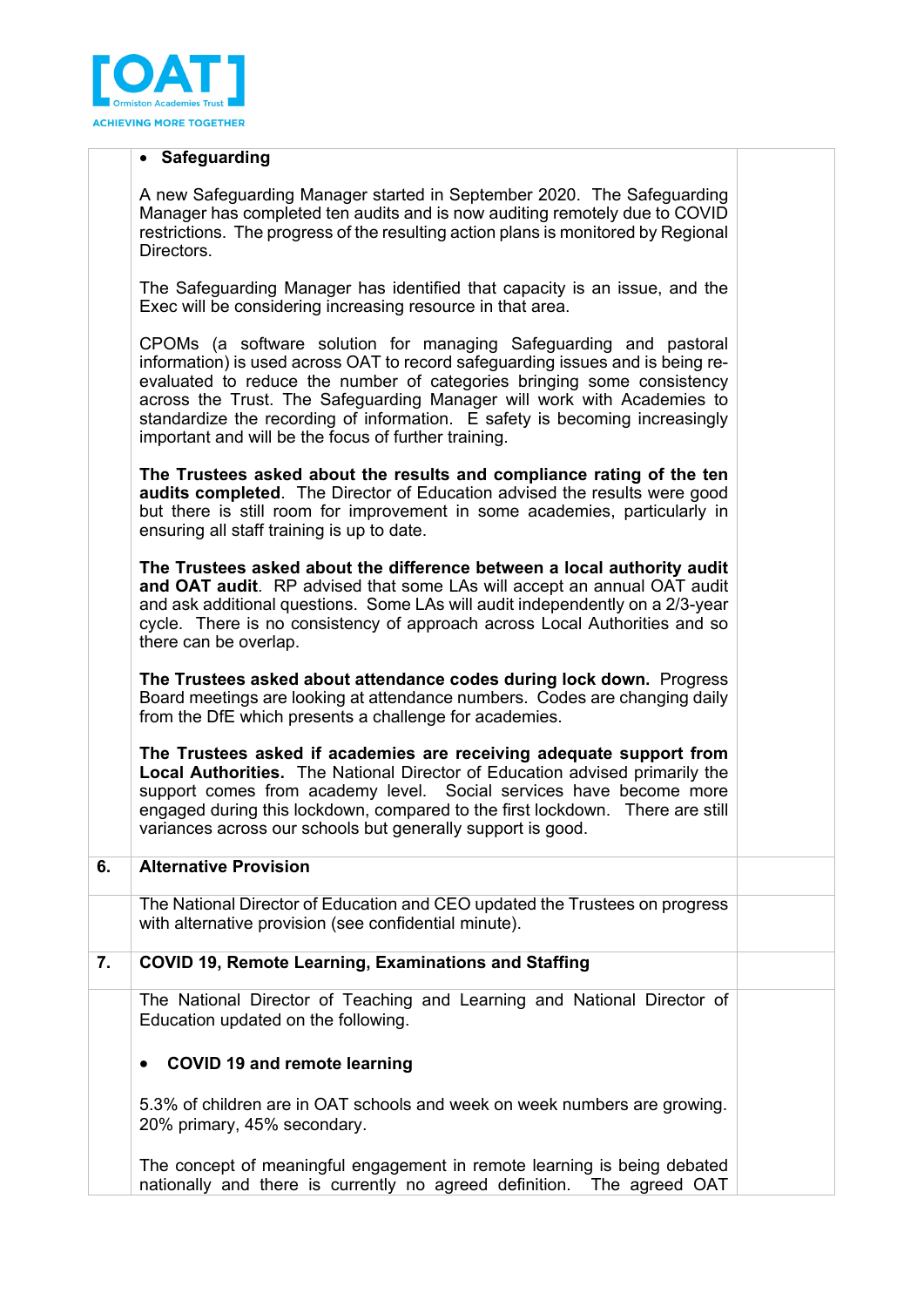

definition is 60% of work being submitted a day. Schools are free to set the standard higher. OAT does not have a standard curriculum and has been working on setting out minimum expectations for curriculum and expectations of remote and live learning. Live learning (of 15-30 minutes duration) is strongly encouraged except where it is logistically impossible for teachers.

## • **Examinations**

The OFQUAL consultation on GCSEs and vocational qualifications has closed now and results are due in a few weeks.

## • **Staffing and welfare**

Some teachers are struggling with adapting lessons to online; it is a different teaching and learning environment. External resources are being shared with teachers to help them with this. Teachers are reporting feelings of loneliness as they juggle their own personal commitments with working from home. Principals are being encouraged to accept that they must be flexible during this period.

**The Trustees asked if all staff were equipped with their own laptops as previously there had been resource problems.** The Director of Teaching and Training advised that there are fewer resource issues but WIFI connectivity is the main difficulty. Some staff are working out of school. The Director of Finance and Director of Estates and IT continue to work on finance issues. There is a tension with how much to invest when students and teachers may be returning to school at some time in the near future.

## **8. A.O.B.**

• Quorum paper

There was a discussion re quorum paper that is being discussed in all Trustee meetings. The paper examines the number of Trustees required to pass a decision. The paper recommends a move **from** two or a third of the committee members **to** three or a half of the committee members. Currently the chair has a casting vote in a tie situation, and it is proposed that this is removed. There is an additional proposal that the same motion cannot be brought back within six months of being defeated unless it has been altered in line with Board discussions. **There was agreement to the proposal.**

## **ACTION:**

**The committee agreed that the CEO and Chair will attend the new Principal Forum in July, to continue links with the Board as there are no longer principal Trustees appointed to the Board of Trustees meeting.**

A principal Consultation group has been formed and will be attended by two principals from each four regions and two from primary.